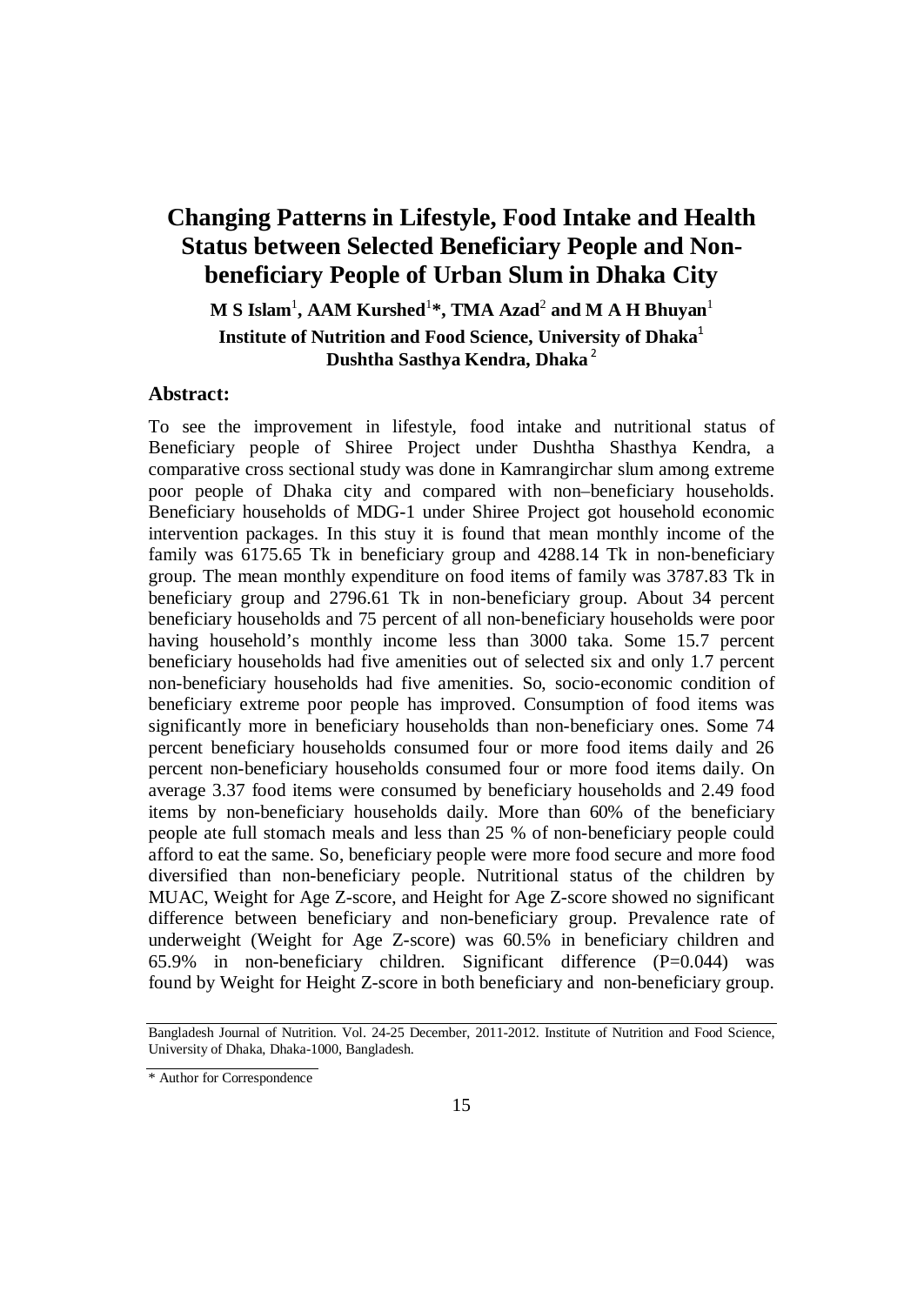The difference of mothers' nutritional status by BMI between beneficiary group and non-beneficiary group was not statistically significant, though percentage of CED was lower and overweight was higher in beneficiary mothers than nonbeneficiary ones. Though socio-economic status, food security and food intake were better in beneficiary people than non-beneficiary ones, the outcome of these factors were not significant in clinical and anthropometric status. Beneficiary households were on the way to meet first target of MGD-1 which is related to poverty reduction. But they were far away from reaching the second target and halving prevalence of underweight as described in MDG-1.

**Key Words:** Extreme poor, Food Security, MDG, Stunting, Underweight, Wasting

### **Introduction:**

All 189 member countries of United Nations joined at the Millennium Summit in September 2000 and settled to "eradicate extreme poverty and hunger", by reaching the target of halving (by 2015, as compared with 1990) the proportion of people who suffer from hunger. The earlier World Summit of all nations of UN for Children in 1990 and Millennium Development Goals in 2000 set a 50% reduction in child underweight and poverty as the main objective.<sup>1</sup> The total population of Dhaka increased from 1.98 million to 9.91 million between 1974 and 2001, experiencing a growth of 400% in that period.<sup>2</sup> The total population living in the slums of Dhaka doubled between a range of 1.5 million in 1996 and 3.4 million in 2005, while the number of slum increased roughly by seventy percent<sup>3</sup>. If Bangladesh is to fulfill its commitment towards attaining the MDG, numerous extreme poor people require urgent and exceptional consideration. Dushtha Shasthya Kendra (DSK), a NGO, has developed five household economic intervention packages that include training, physical assets, cash stipends for pregnant and lactating mother, health services and water and sanitation support for beneficiary slum dwellers under "Shiree Project" to achieve MDG-1<sup>4</sup>. With 4 years to come to achieve the MDGs, it is important to evaluate whether the nutrition program is on right track and where additional efforts and support are needed. Out of this concern, a study was conducted in a area where extreme poor people were under intervention to achieve MDG-1.

#### **Methodology:**

A comparative cross-sectional study was carried out among the households of Kamrangirchar slum in Dhaka city, Bangladesh. Comparison was made between beneficiary group of MDG-1 and non –beneficiary group. Beneficiary group of MDG-1 got household economic intervention packages that include training, physical assets, cash stipends for pregnant and lactating mother, health services and water and sanitation support. Non-beneficiary group consisted of same social and economic criteria. They, non-beneficiary households, fulfilled the criteria for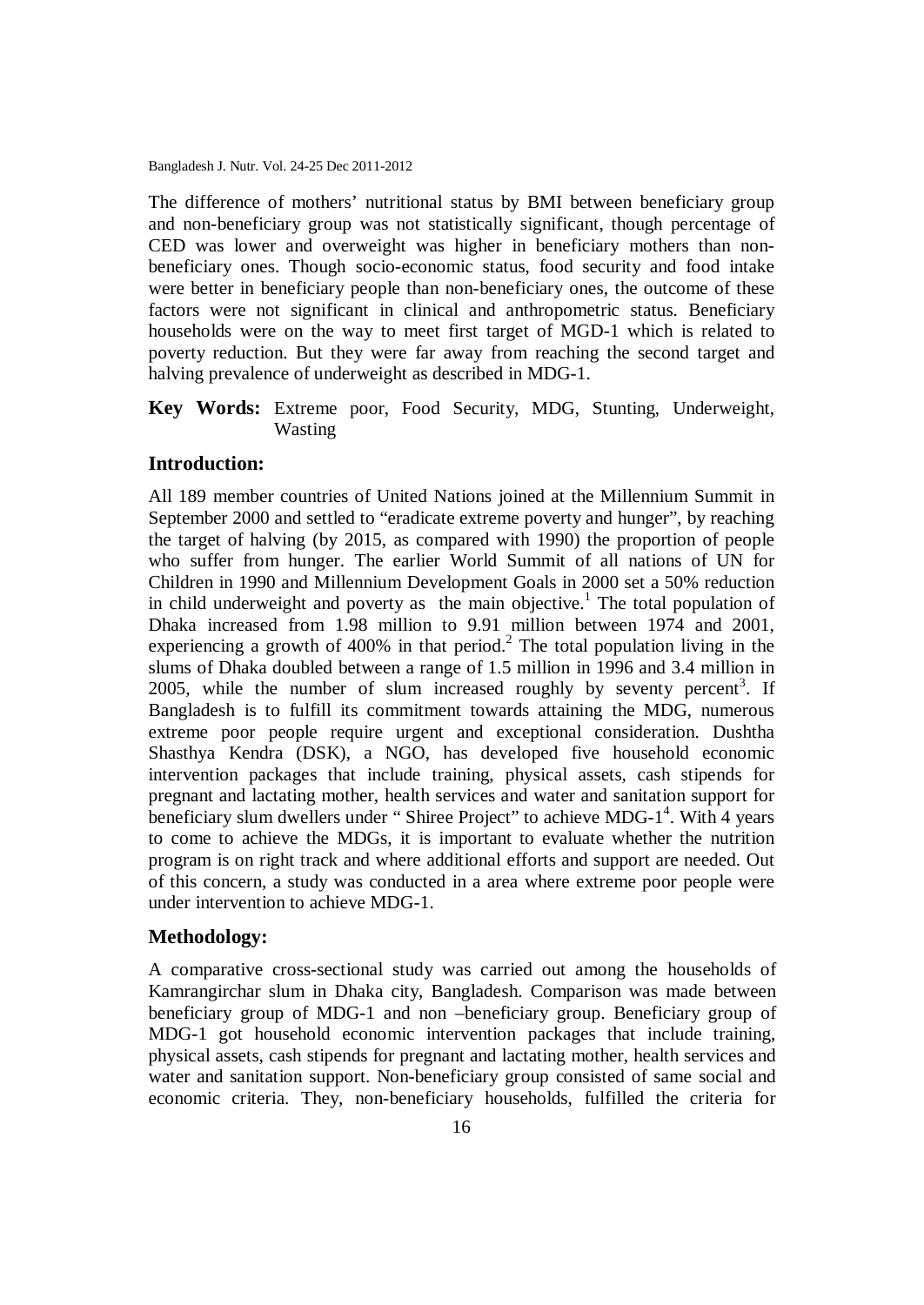Rahman *and* Islam : Nutritional Status and Food Security

getting those benefits but they did not get. Such two groups of people were selected to investigate the improvement of the program aiming to eradicate extreme poverty with a goal of acquiring Millennium Development Goal-1 (MGD-1). To see the improvement of beneficiary people, socio-economic information, food intake pattern, and household food security and anthropometric information (age, weight, height and MUAC) of mothers and children were taken. Total sample size was 150 where 100 were beneficiary and 50 were non-beneficiary households. To reach 100 beneficiary households and 50 non-beneficiary households, 50 households from each ward were targeted. From each wards 35 beneficiary households and 20 nonbeneficiary households were selected randomly with the help of list of SHIREE Project. 15 households more than sample sizes were selected to meet the refusal and migration of households. The study subjects were mothers of the households and their children aged 2-7 years. The beneficiary group was selected according tohousehold having no microcredit involvement, total household incom€ 3000 Tk. in 2009, house rent ≤ 1200 Tk. in 2009 and the non -beneficiary group was selected according to-household having no microcredit involvement, total household income  $\leq$  4500 Tk. in 2011, House rent  $\leq$  1500 Tk. in 2011. The information was obtained from DSK office. Beneficiary and non-beneficiary group were selected from same area. Before starting the field data collection, basic information of the location was collected with the cooperation of area manager of DSK, SHIREE Project. The mothers of target households were interviewed to collect data by door to door visit with the assistance of field officer of that project and Close-ended questionnaire, weighing scale, wooden height scale, MUAC tape were used to collect relevant information.

### **Results:**

|  |  | Table-01: Mean and Standard deviation of monthly average income, |  |  |
|--|--|------------------------------------------------------------------|--|--|
|  |  | expenditure and saving of the family                             |  |  |

| <b>Variables</b>                            | Mean               |                     | <b>Standard Deviation (SD)</b> |                     |  |
|---------------------------------------------|--------------------|---------------------|--------------------------------|---------------------|--|
|                                             | <b>Beneficiary</b> | Non-<br>beneficiary | <b>Beneficiary</b>             | Non-<br>beneficiary |  |
| Monthly income of<br>the family (TK)        | 6175.65            | 4288.14             | 2456.41                        | 1661.33             |  |
| Monthly expenditure<br>of the family $(TK)$ | 5293.04            | 4042.37             | 2070.29                        | 1225.76             |  |
| Monthly expenditure<br>on food items (TK)   | 3787.83            | 2796.61             | 1636.11                        | 936.60              |  |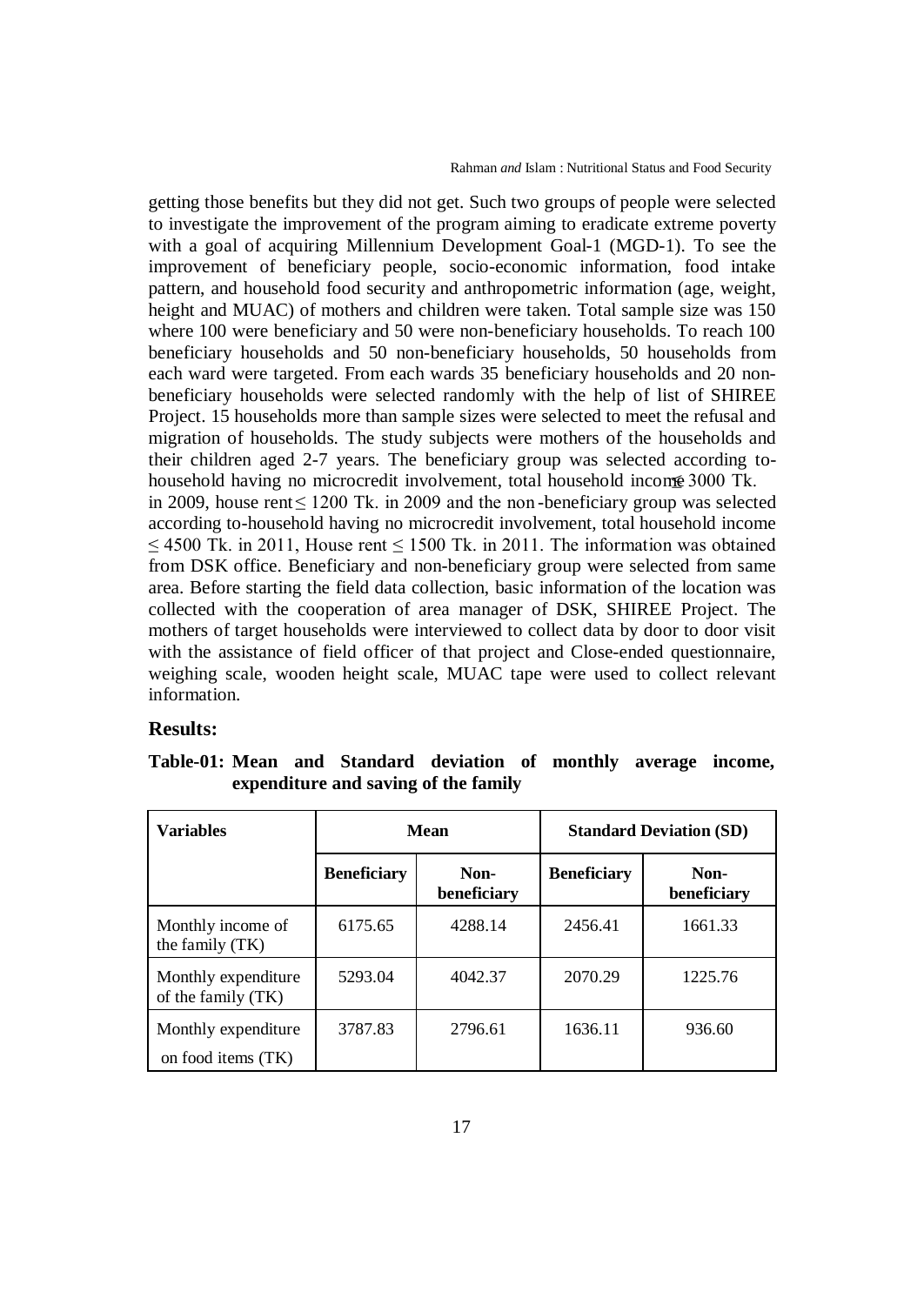| <b>Poverty by BBS</b>     |                    | Group           | <b>Total</b> | <b>Pearson</b>    |
|---------------------------|--------------------|-----------------|--------------|-------------------|
|                           | <b>Beneficiary</b> | Non-beneficiary |              | <b>Chi-Square</b> |
| Extreme poor              | 4.3%               | 8.3%            | 5.7%         | $P=0.000$         |
| (Income $\leq$ 3000 TK.)  |                    |                 |              |                   |
| Poor                      | 33.9%              | 75.0%           | 48.0%        |                   |
| (Income 3001-5000)<br>TK) |                    |                 |              |                   |
| Not poor                  | 61.7%              | 16.7%           | 46.3%        |                   |
| $(Income > 5000$ TK)      |                    |                 |              |                   |
| <b>Total</b>              | 100.0%             | 100.0%          | 100.0%       |                   |

**Table-02: Percent distribution of the households according to poverty by BBS**

### **Table-03: Percent distribution of the households according to family amenities**

| <b>Presence of</b><br>family amenities | Group                                 | <b>Pearson</b> |                   |  |
|----------------------------------------|---------------------------------------|----------------|-------------------|--|
|                                        | <b>Beneficiary</b><br>Non-beneficiary |                | <b>Chi-Square</b> |  |
| Television                             | 33.9%                                 | 6.7%           | S                 |  |
| Radio                                  | 2.6%                                  | 3.4%           | <b>NS</b>         |  |
| Mobile                                 | 44.3%<br>23.7%                        |                | S                 |  |
| Chair                                  | 20.9%                                 | 16.6%          | <b>NS</b>         |  |
| Fan                                    | 93.9%                                 | 83.3%          | S                 |  |
| Bed (khat)                             | 96.5%                                 | 83.1%          | S                 |  |

S- Significant, NS- Not Significant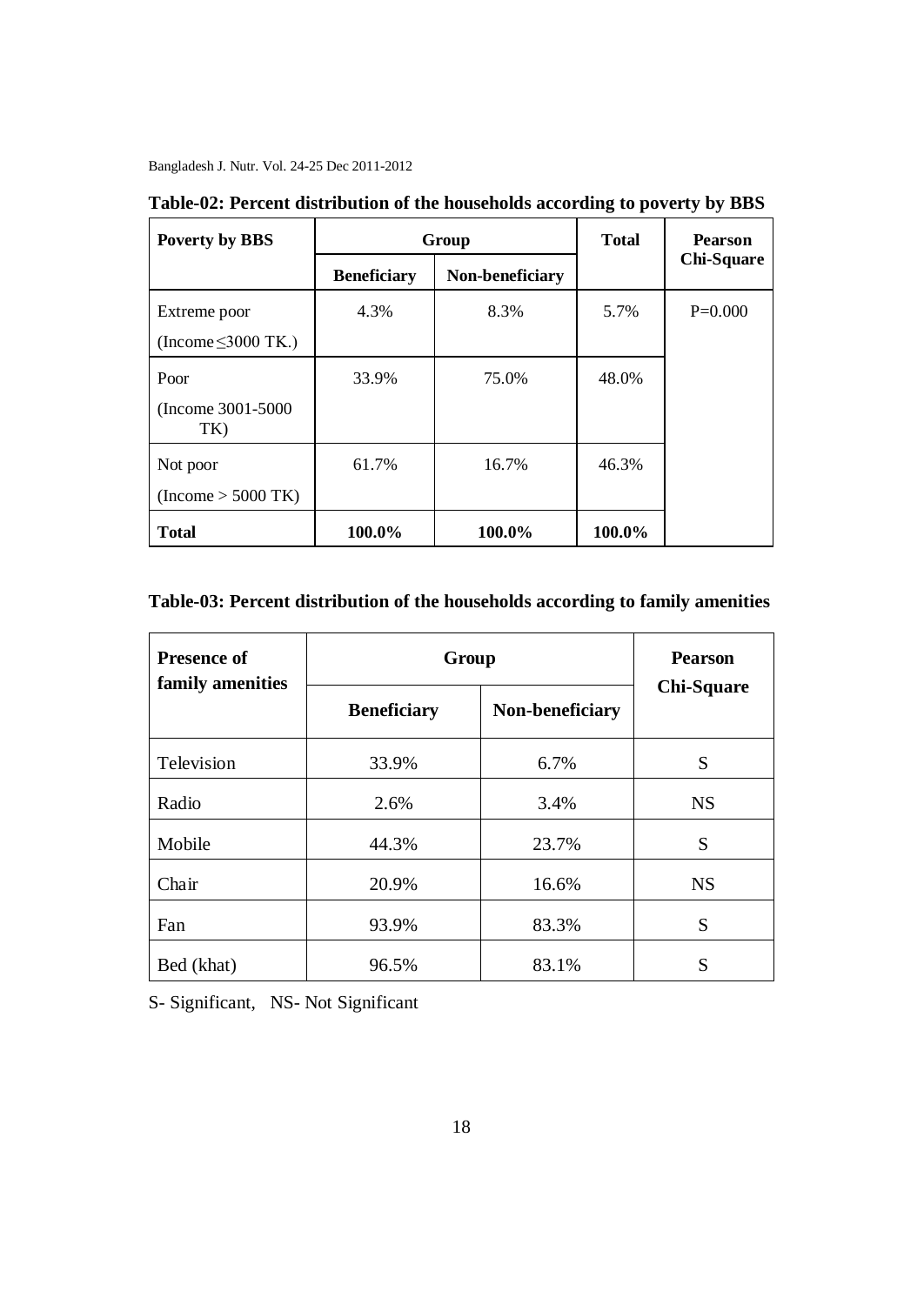| Food items         | Response | Group              |                 |  |
|--------------------|----------|--------------------|-----------------|--|
|                    |          | <b>Beneficiary</b> | Non-beneficiary |  |
| Citrus fruits      | Daily    | 15.7%              | 1.7%            |  |
|                    | Weekly   | 25.2%              | 5.0%            |  |
| Leafy vegetables   | Daily    | 85.2%              | 70.0%           |  |
|                    | Weekly   | 12.2%              | 18.3%           |  |
| Non-leafy          | Daily    | 86.1%              | 56.7%           |  |
| vegetables         | Weekly   | 7.0%               | 25.0%           |  |
| Colored vegetables | Daily    | 26.1%              | 15.0%           |  |
|                    | Weekly   | 37.4%              | 23.3%           |  |

## **Table-04: Percent distribution of the households according to consumption of various food groups**

## **Figure-01: Percent distribution of the households according to consumption of four or more food items daily**

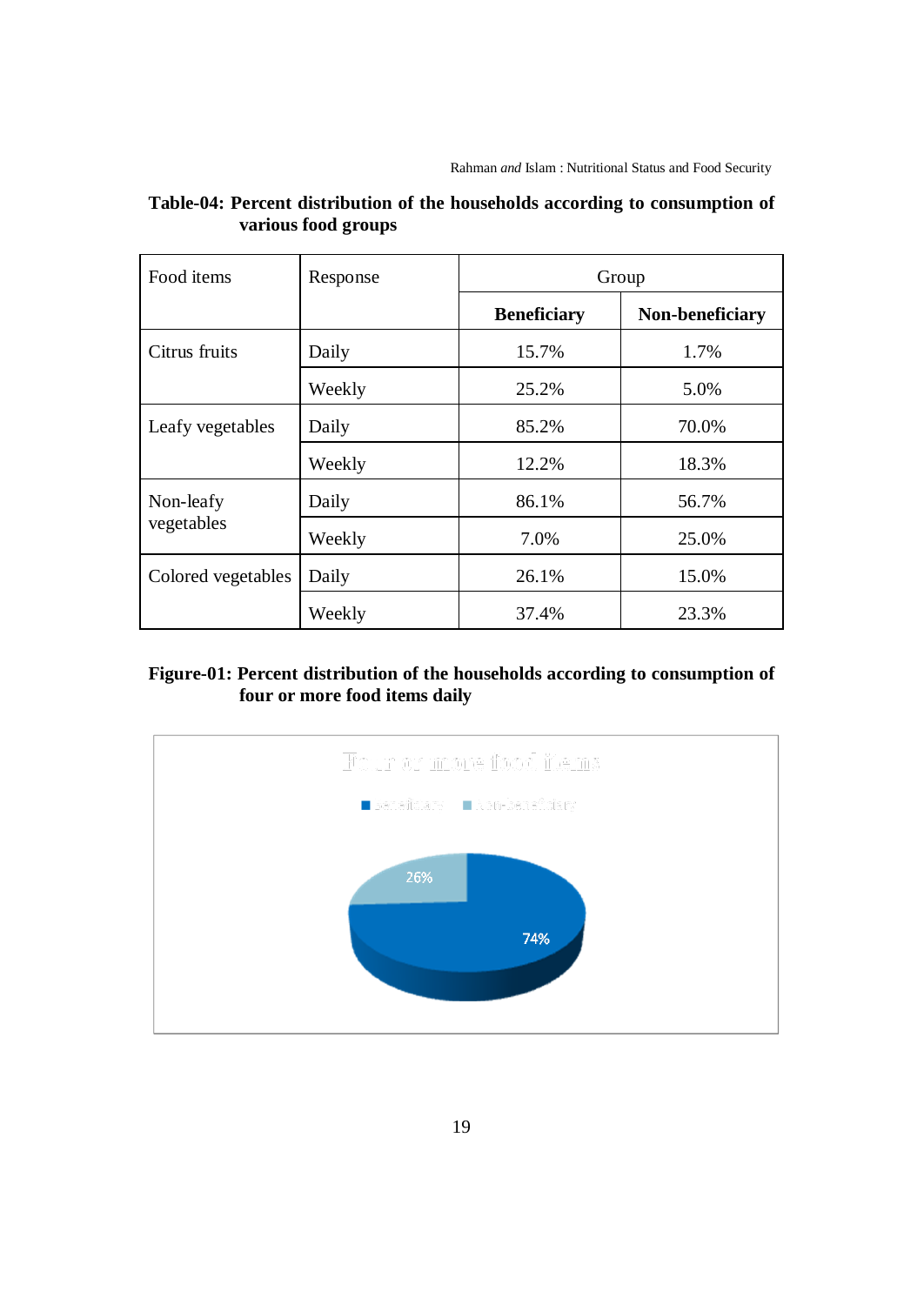

**Figure-02: Mean of number of food item eating daily and weekly**

**Figure-03: Percent distribution of the households according to eating three square meals (full stomach meals)**

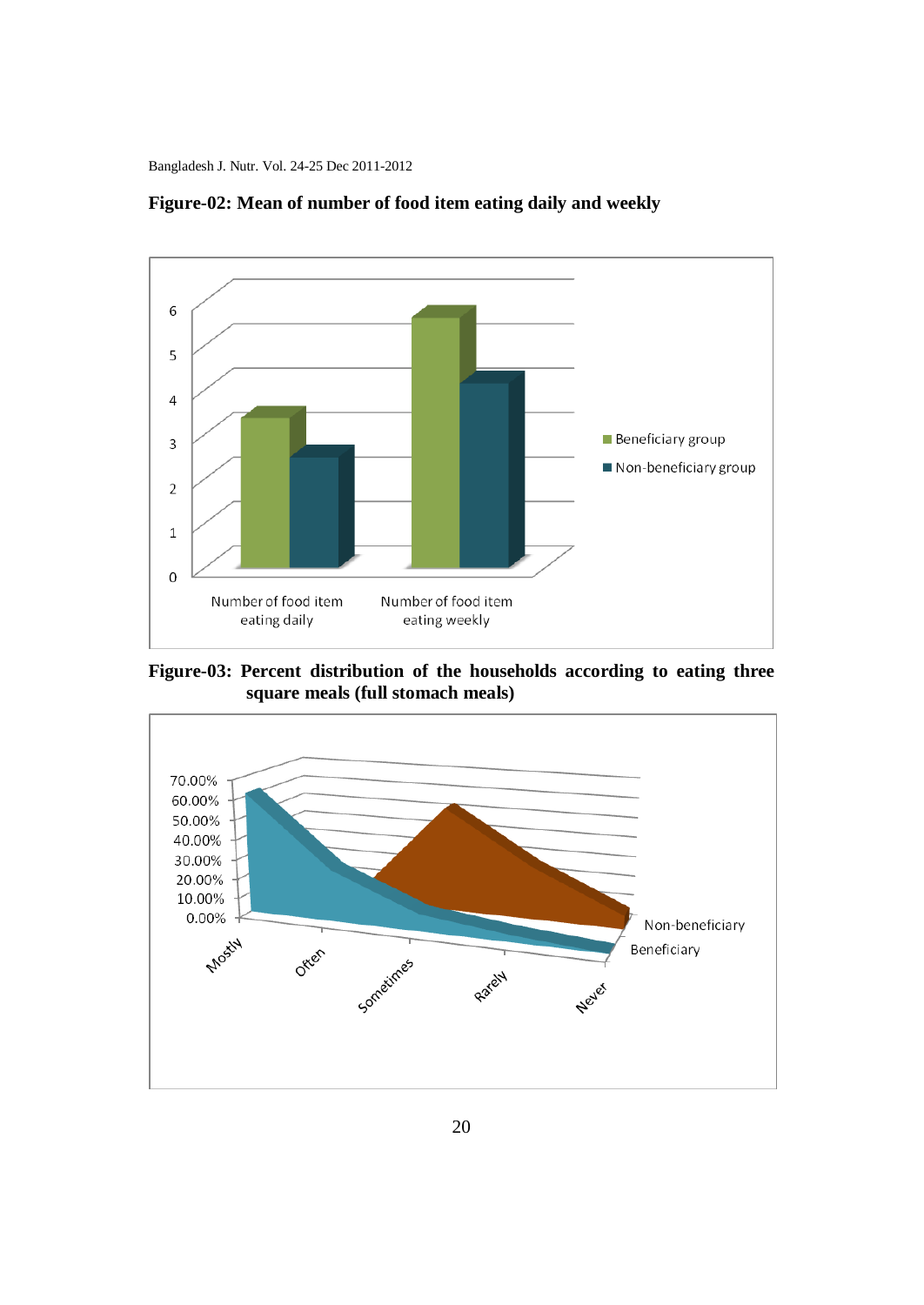| <b>Nutritional Status</b>          |                                     | Group              | <b>Pearson</b>      |                   |
|------------------------------------|-------------------------------------|--------------------|---------------------|-------------------|
|                                    |                                     | <b>Beneficiary</b> | Non-<br>beneficiary | <b>Chi-Square</b> |
| <b>MUAC</b>                        | Normal                              | 60.0%              | 74.3%               | $P=0.335$         |
|                                    | (MUAC>13.5cm)                       |                    |                     |                   |
|                                    | Mild malnourished                   | 30.0%              | 17.1%               |                   |
|                                    | (MUAC 12.5-13.5)                    |                    |                     |                   |
|                                    | Malnourished                        | 10.0%              | 8.6%                |                   |
|                                    | (MUAC < 12.5)                       |                    |                     |                   |
| Height for Age Z<br>score (HAZ)    | Normal $(\geq 2SD)$                 | 42.0%              | 52.3%               | $P=0.270$         |
|                                    | Stunting $(<2SD$ )                  | 58.0%              | 47.7%               |                   |
| Weight for Age Z<br>score (WAZ)    | Normal $(\geq 2SD)$                 | 39.5%              | 34.1%               | $P=0.551$         |
|                                    | Underweight $(<-2SD)$               | 60.5%              | 65.9%               |                   |
| Weight for Height Z<br>score (WHZ) | Normal $(\geq$ -2SD)                | 74.1%              | 59.1%               | $P=0.044$         |
|                                    | Wasting $\left(<\text{-2SD}\right)$ | 25.9%              | 40.9%               |                   |

**Table -05: Nutritional status of children:**





### **Discussion:**

To eradicate poverty, various programs are running but very few studies had been done regarding the improvement of these programs. Out of this concern and also to see the extend of attainment of MDG-1 by extreme poor people, a study was conducted in DSK- Shiree Project.

According to the table 1 of this syudy, the mean of monthly income of the family was 6175.65 Tk in beneficiary group and 4288.14 Tk in non-beneficiary group which is much lower than national average income, Tk. 11,480<sup>5</sup>. The average total monthly expenditure was 5293.04 Tk in beneficiary families and 4042.37 Tk in non-beneficiary families. In 2010, the average monthly household expenditure was estimated at Tk. 11,200 at the national level, Tk. 9,612 in rural area and Tk.  $15,531$  in urban area<sup>5</sup>. The mean monthly expenditure on food items of family was 3787.83 Tk in beneficiary group and 2796.61 Tk in non-beneficiary group. Table 2 shows differences of poverty in beneficiary and non-beneficiary group according. It shows that about 34 percent beneficiary households and three-fourth of all non-beneficiary households were poor and 61.7 percent beneficiary households and 16.7 percent non-beneficiary households were not poor. Table 3 presents the presence of television (33.9% vs 6.7%) and